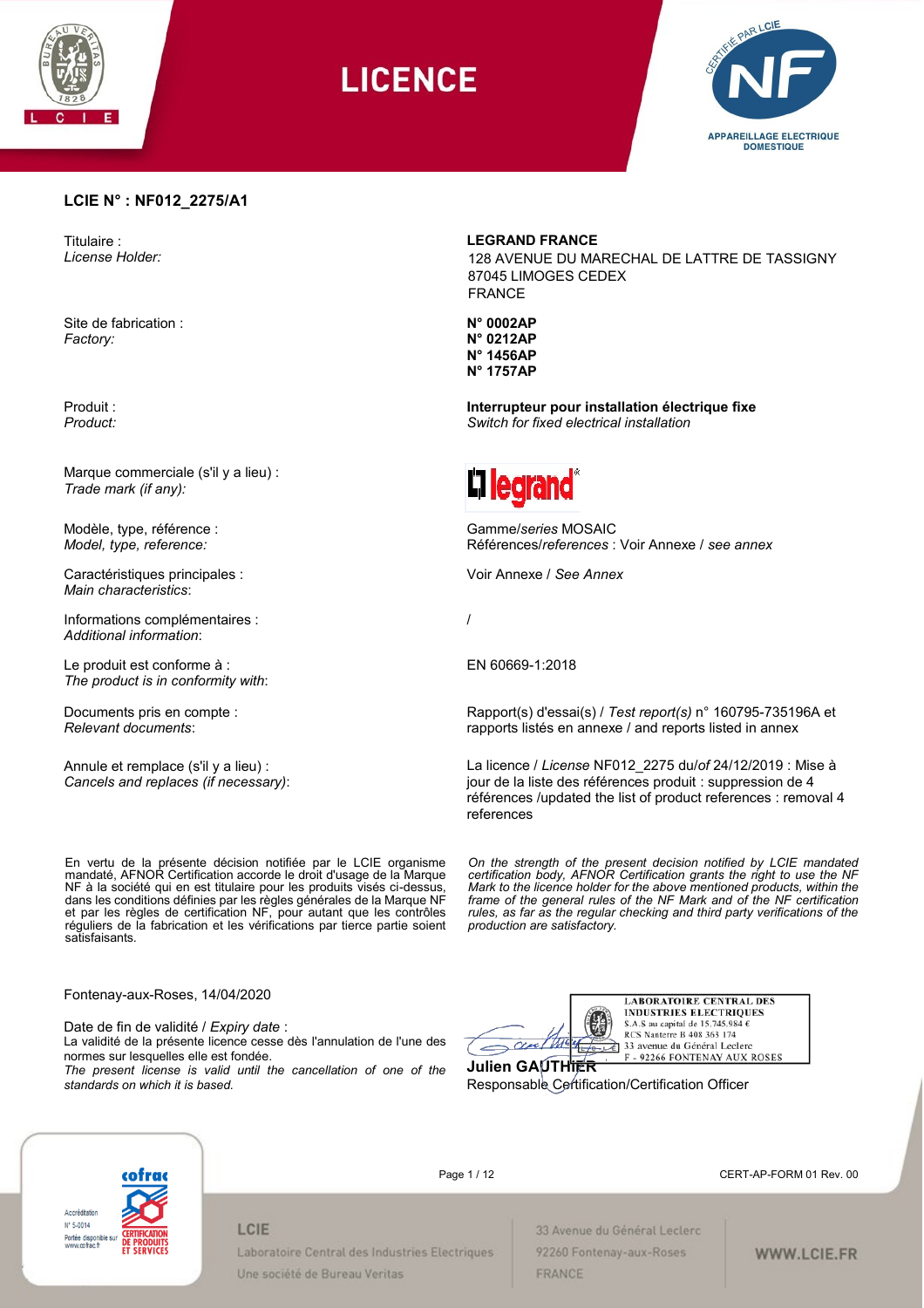

### **Documents pris en compte / Relevant documents :**

Rapport(s) d'essai(s) / *Test report(s)* n°

60037589-573268/1, 60037589-573268/2, 60051320-552307A, 60051320-552307B, 60051320-552333A/A1, 132235-666597B, 137906-677824A, 80675-569867a, 80675-569874b, 102524-603915, 130899-663536Cr2016-10-05, 132235-666597A, 136898-675824A, 137906-677820, 144476-692817, 150730-709904A, 150730-709904B, 160795-735196B

### **RÉFÉRENCES - CARACTÉRISTIQUES PRINCIPALES /** *REFERENCES - MAIN CHARACTERISTICS*

#### **Mécanismes/***Mechanisms*

| <b>Références</b><br>de type<br><b>Type</b><br>reference | Références<br><b>References</b> | <b>Fonction</b><br><b>Pattern</b> | Commande<br><b>Actuating</b> | <b>Bornes</b><br><b>Terminals</b> | Caractéristiques<br><b>Rating</b> | Couleur du bouton<br><b>Colour of actuating member</b> | Nombre de<br>modules<br><b>Number of</b><br>modules |
|----------------------------------------------------------|---------------------------------|-----------------------------------|------------------------------|-----------------------------------|-----------------------------------|--------------------------------------------------------|-----------------------------------------------------|
| <b>CM11</b>                                              | 077000                          | $\mathbf{1}$                      | R                            | $s$ It                            | 10AX / 250V                       | White                                                  | 1                                                   |
| <b>CM21</b>                                              | 077010                          | $\mathbf{1}$                      | R                            | slt                               | 10AX / 250V                       | White                                                  | $\overline{2}$                                      |
|                                                          | 077001                          | 6                                 | R                            | slt                               | 10AX / 250V                       | White                                                  | $\mathbf{1}$                                        |
|                                                          | 0 996 50                        | 6                                 | R                            | slt                               | 10AX / 250V                       | White                                                  | $\mathbf{1}$                                        |
|                                                          | 0 995 92                        | $6 + 6$                           | R                            | slt                               | 10AX / 250V                       | White                                                  | $1 + 1$                                             |
|                                                          | 0 996 92                        | $6 + 6$                           | R                            | $s$ It                            | 10AX / 250V                       | White                                                  | $1 + 1$                                             |
| <b>CM16</b>                                              | 099667                          | $6 + 6$                           | R                            | slt                               | 10AX / 250V                       | White                                                  | $1 + 1$                                             |
|                                                          | 200 941                         | 6                                 | R                            | slt                               | 10AX / 250V                       | White                                                  | 1                                                   |
|                                                          | 078710                          | 6                                 | R                            | $s$ It                            | 10AX / 250V                       | White antibacterial                                    | 1                                                   |
|                                                          | 079101                          | 6                                 | R                            | slt                               | 10AX / 250V                       | Anthracite                                             | $\mathbf{1}$                                        |
|                                                          | 079201                          | 6                                 | R                            | slt                               | 10AX / 250V                       | Aluminium                                              | $\mathbf{1}$                                        |
|                                                          | 077011                          | 6                                 | R                            | $s$ It                            | 10AX / 250V                       | White                                                  | $\overline{2}$                                      |
|                                                          | 0 996 51                        | 6                                 | R                            | slt                               | 10AX / 250V                       | White                                                  | $\overline{2}$                                      |
|                                                          | 099591                          | 6                                 | R                            | slt                               | 10AX / 250V                       | White                                                  | $\overline{2}$                                      |
|                                                          | 099691                          | 6                                 | R                            | slt                               | 10AX / 250V                       | White                                                  | $\overline{2}$                                      |
|                                                          | 099681                          | 6                                 | R                            | slt                               | 10AX / 250V                       | White                                                  | $\overline{2}$                                      |
| CM26                                                     | 077098                          | 6                                 | R                            | slt                               | 10AX / 250V                       | White                                                  | 2                                                   |
|                                                          | 078711                          | 6                                 | R                            | slt                               | 10AX / 250V                       | White antibacterial                                    | 2                                                   |
|                                                          | 079111                          | 6                                 | R                            | $s$ It                            | 10AX / 250V                       | Anthracite                                             | $\overline{2}$                                      |
|                                                          | 079211                          | 6                                 | R                            | slt                               | 10AX / 250V                       | Aluminium                                              | $\overline{2}$                                      |
|                                                          | 077027                          | 6                                 | R                            | $s$ It                            | 10AX / 250V                       | White antibacterial CMV                                | $\overline{2}$                                      |
|                                                          | 099639                          | 6                                 | R                            | slt                               | 10AX / 250V                       | White antibacterial CMV                                | $\overline{2}$                                      |
|                                                          | 077002                          | 6                                 | R                            | $s$ It                            | 10AX / 250V                       | White with pilot light                                 | $\mathbf{1}$                                        |
|                                                          | 0 996 12                        | 6                                 | R                            | slt                               | 10AX / 250V                       | White with pilot light                                 | $\mathbf{1}$                                        |
| CM16B                                                    | 0 996 14                        | 6                                 | $\overline{\mathsf{R}}$      | slt                               | 10AX / 250V                       | White with pilot light                                 | $\mathbf{1}$                                        |
|                                                          | 077048                          | $6 + 6$                           | $R + R$                      | slt                               | 10 AX / 250V                      | White with pilot light                                 | $1 + 1$                                             |
|                                                          | 079202                          | 6                                 | R                            | slt                               | 10AX / 250V                       | Aluminium with pilot light                             | 1                                                   |
|                                                          | 077012                          | 6                                 | R                            | slt                               | 10AX / 250V                       | White with pilot light                                 | 2                                                   |
|                                                          | 0 996 13                        | 6                                 | R                            | slt                               | 10AX / 250V                       | White with pilot light                                 | $\overline{c}$                                      |
| CM <sub>26</sub> B                                       | 0 996 15                        | 6                                 | R                            | slt                               | 10AX / 250V                       | White with pilot light                                 | $\overline{2}$                                      |
|                                                          | 078712                          | 6                                 | R                            | slt                               | 10AX / 250V                       | White with pilot light                                 | 2                                                   |
|                                                          | 079112                          | 6                                 | R                            | slt                               | 10AX / 250V                       | Anthracite with pilot light                            | $\overline{2}$                                      |
|                                                          | 079212                          | 6                                 | R                            | $s$ It                            | 10AX / 250V                       | Aluminium with pilot light                             | $\overline{2}$                                      |
| CM11P                                                    | 077030                          | 1                                 | <b>RM</b>                    | slt                               | 6A / 250V                         | White                                                  | $\mathbf{1}$                                        |
|                                                          | 078714                          | $\mathbf{1}$                      | <b>RM</b>                    | slt                               | 6A / 250V                         | White antibacterial                                    | $\mathbf{1}$                                        |
|                                                          | 079130                          | 1                                 | <b>RM</b>                    | slt                               | 6A / 250V                         | Anthracite                                             | $\mathbf{1}$                                        |
|                                                          | 079230                          | $\mathbf{1}$                      | <b>RM</b>                    | slt                               | 6A / 250V                         | Aluminium                                              | $\mathbf{1}$                                        |
| CM11PB                                                   | 077033                          | 1                                 | $\overline{RM}$              | $s$ It                            | 6A / 250V                         | White with terminal for pilot light                    | $\mathbf{1}$                                        |
|                                                          | 077047                          | $\mathbf{1}$                      | <b>RM</b>                    | slt                               | 6A / 250V                         | White                                                  | $1 + 1$                                             |
|                                                          | 077040                          | 1                                 | <b>RM</b>                    | slt                               | 6A / 250V                         | White                                                  | 2                                                   |
| CM21P                                                    | 078715                          | 1                                 | <b>RM</b>                    | slt                               | 6A / 250V                         | White antibacterial                                    | $\overline{2}$                                      |
|                                                          | 079140                          | 1                                 | <b>RM</b>                    | slt                               | 6A / 250V                         | Anthracite                                             | $\overline{2}$                                      |
|                                                          | 079240                          | 1                                 | <b>RM</b>                    | slt                               | 6A / 250V                         | Aluminium                                              | $\overline{2}$                                      |



Page 2 / 12 CERT-AP-FORM 01 Rev. 00

#### LCIE

Laboratoire Central des Industries Electriques Une société de Bureau Veritas

33 Avenue du Général Leclerc 92260 Fontenay-aux-Roses FRANCE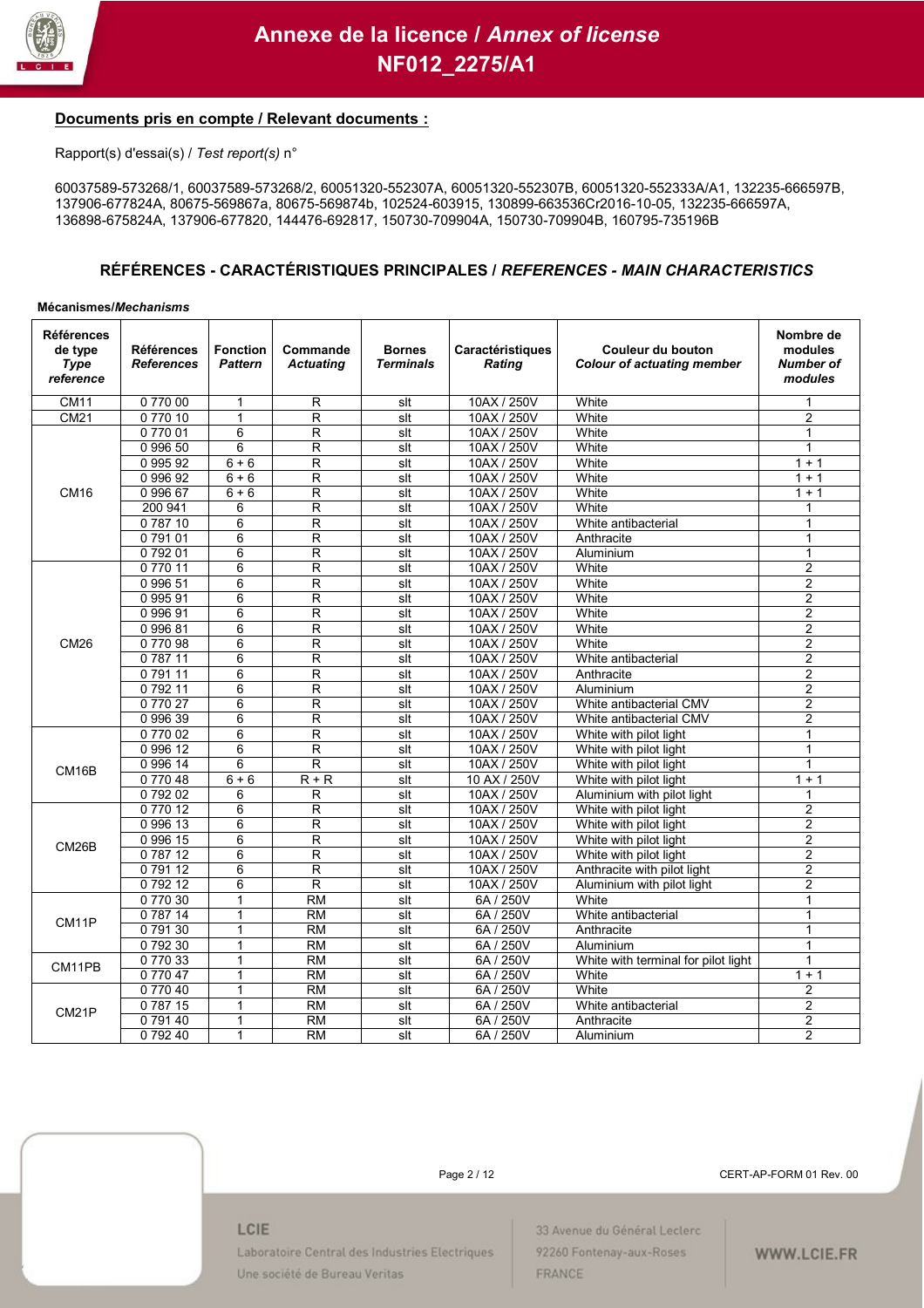

| <b>Références</b><br>de type<br><b>Type</b><br>reference | <b>Références</b><br><b>References</b> | <b>Fonction</b><br><b>Pattern</b> | Commande<br><b>Actuating</b> | <b>Bornes</b><br><b>Terminals</b> | Caractéristiques<br><b>Rating</b> | Couleur du bouton<br><b>Colour of actuating member</b> | Nombre de<br>modules<br>Number of<br>modules |
|----------------------------------------------------------|----------------------------------------|-----------------------------------|------------------------------|-----------------------------------|-----------------------------------|--------------------------------------------------------|----------------------------------------------|
|                                                          | 077031                                 | 6                                 | <b>RM</b>                    | slt                               | 6A / 250V                         | White                                                  | 1                                            |
|                                                          | 0 996 53                               | $\overline{6}$                    | $\overline{RM}$              | slt                               | 6A / 250V                         | White                                                  | 1                                            |
|                                                          | 077032                                 | 6                                 | <b>RM</b>                    | slt                               | 6A / 250V                         | White with pilot light                                 | 1                                            |
| CM <sub>16</sub> P                                       | 0 996 16                               | 6                                 | <b>RM</b>                    | slt                               | 6A / 250V                         | White with pilot light                                 | 1                                            |
|                                                          | 079232                                 | 6                                 | <b>RM</b>                    | slt                               | 6A / 250V                         | Aluminium with pilot light                             | 1                                            |
|                                                          | 078204                                 | 6                                 | <b>RM</b>                    | slt                               | 6A / 250V                         | White antibacterial                                    | $1 + 1$                                      |
|                                                          | 076685                                 | 6                                 | <b>RM</b>                    | slt                               | 6A / 250V                         | White antibacterial                                    | $1 + 1$                                      |
|                                                          | 077041                                 | 6                                 | <b>RM</b>                    | slt                               | 6A / 250V                         | Blanc / White                                          | 2                                            |
|                                                          | 0 996 54<br>099593                     | 6<br>6                            | RM<br><b>RM</b>              | slt<br>slt                        | 6A / 250V<br>6A / 250V            | Blanc / White<br>White                                 | 2<br>2                                       |
|                                                          | 0 996 93                               | 6                                 | <b>RM</b>                    | slt                               | 6A / 250V                         | White                                                  | 2                                            |
|                                                          | 0 996 68                               | 6                                 | RM                           | slt                               | 6A / 250V                         | White                                                  | $\overline{2}$                               |
|                                                          | 077042                                 | 6                                 | $\overline{RM}$              | slt                               | 6A / 250V                         | Aluminium with pilot light                             | 2                                            |
| CM <sub>26</sub> P                                       | 0 996 17                               | 6                                 | <b>RM</b>                    | slt                               | 6A / 250V                         | Aluminium with pilot light                             | 2                                            |
|                                                          | 078716                                 | 6                                 | <b>RM</b>                    | slt                               | 6A / 250V                         | White antibacterial with pilot<br>light                | $\overline{c}$                               |
|                                                          | 079142                                 | 6                                 | RM                           | slt                               | 6A / 250V                         | Anthracite with pilot light                            | $\overline{2}$                               |
|                                                          | 079242                                 | 6                                 | $\overline{RM}$              | slt                               | 6A / 250V                         | Aluminium with pilot light                             | 2                                            |
|                                                          | 077043                                 | 6                                 | <b>RM</b>                    | slt                               | 6A / 250V                         | White antibacterial label holder                       | 2                                            |
|                                                          | 0 996 29                               | 6                                 | <b>RM</b>                    | slt                               | 6A / 250V                         | White antibacterial                                    | $\overline{2}$                               |
| CO16                                                     | 076677                                 | 6                                 | CO                           | slt                               | 6AX / 250V                        | White antibacterial                                    | 1                                            |
| CO <sub>16</sub> P                                       | 078376                                 | 6                                 | <b>COM</b>                   | slt                               | 6A / 250V                         | White antibacterial                                    | 1                                            |
| CO <sub>26</sub><br>CO <sub>26</sub> P                   | 077014<br>0 770 44                     | 6<br>6                            | CO<br><b>COM</b>             | slt<br>slt                        | 10AX / 250V<br>6A / 250V          | White<br>White                                         | $\overline{2}$<br>2                          |
|                                                          |                                        | 6                                 | $\mathsf{R}$                 |                                   |                                   |                                                        | $\overline{c}$                               |
|                                                          | 0 770 26                               |                                   |                              | slt                               | 6AX / 250V                        | White rolling shutters                                 |                                              |
|                                                          | 0 996 56                               | 6                                 | R                            | slt                               | 6AX / 250V                        | White rolling shutters                                 | $\overline{2}$                               |
| RB <sub>6</sub>                                          | 078705                                 | 6                                 | R                            | slt                               | 6AX / 250V                        | White antibacterial rolling<br>shutters                | 2                                            |
|                                                          | 079126                                 | 6                                 | R                            | slt                               | 6AX / 250V                        | Anthracite rolling shutters                            | $\overline{2}$                               |
|                                                          | 079226                                 | 6                                 | R                            | slt                               | 6AX / 250V                        | Aluminium rolling shutters                             | $\overline{2}$                               |
|                                                          | 077025                                 | 6                                 | <b>RM</b>                    | slt                               | 6A / 250V                         | White rolling shutters                                 | $\overline{2}$                               |
| RB <sub>6</sub> P                                        | 0 996 35                               | 6                                 | <b>RM</b>                    | slt                               | 6A / 250V                         | White rolling shutters                                 | $\overline{2}$                               |
|                                                          | 079225                                 | 6                                 | <b>RM</b>                    | slt                               | 6A / 250V                         | Aluminium rolling shutters                             | $\overline{2}$                               |
| RB4P                                                     | 077028                                 | 4                                 | <b>RM</b>                    | slt                               | 6A / 250V                         | White rolling shutters                                 | $\overline{2}$                               |
|                                                          | 079228                                 | 4                                 | <b>RM</b>                    | slt                               | 6A / 250V                         | Aluminium rolling shutters                             | $\overline{c}$                               |
|                                                          | 077021                                 | $\overline{7}$                    | $\mathsf{R}$                 | st                                | 10AX / 250V                       | White                                                  | $\overline{2}$                               |
| PE10V1                                                   | 0 996 34                               | 7                                 | R                            | st                                | 10AX / 250V                       | White                                                  | 2                                            |
|                                                          | 079221                                 | $\overline{7}$                    | R                            | st                                | 10AX / 250V                       | Aluminium                                              | $\overline{2}$                               |
|                                                          | 077060                                 | 6                                 | $\mathsf R$                  | st                                | 20AX / 250V                       | White                                                  | 1                                            |
|                                                          | 077062                                 | 6                                 | ${\sf R}$                    | st                                | 20AX / 250V                       | White with pilot light                                 | $\mathbf{1}$                                 |
|                                                          | 077063                                 | 6/2                               | $\mathsf R$                  | st                                | 20AX / 250V                       | White                                                  | $\overline{a}$                               |
|                                                          | 077064                                 | 6/2                               | ${\sf R}$                    | st                                | 20AX / 250V                       | White with pilot light                                 | $\overline{2}$                               |
|                                                          | 077092                                 | 6                                 | ${\sf R}$                    | st                                | 20AX / 250V                       | White                                                  | $\overline{c}$                               |
|                                                          | 077094                                 | 6                                 | ${\sf R}$                    | st                                | 20AX / 250V                       | White with pilot light                                 | $\overline{2}$                               |



Page 3 / 12 CERT-AP-FORM 01 Rev. 00

#### LCIE

Laboratoire Central des Industries Electriques Une société de Bureau Veritas

33 Avenue du Général Leclerc 92260 Fontenay-aux-Roses FRANCE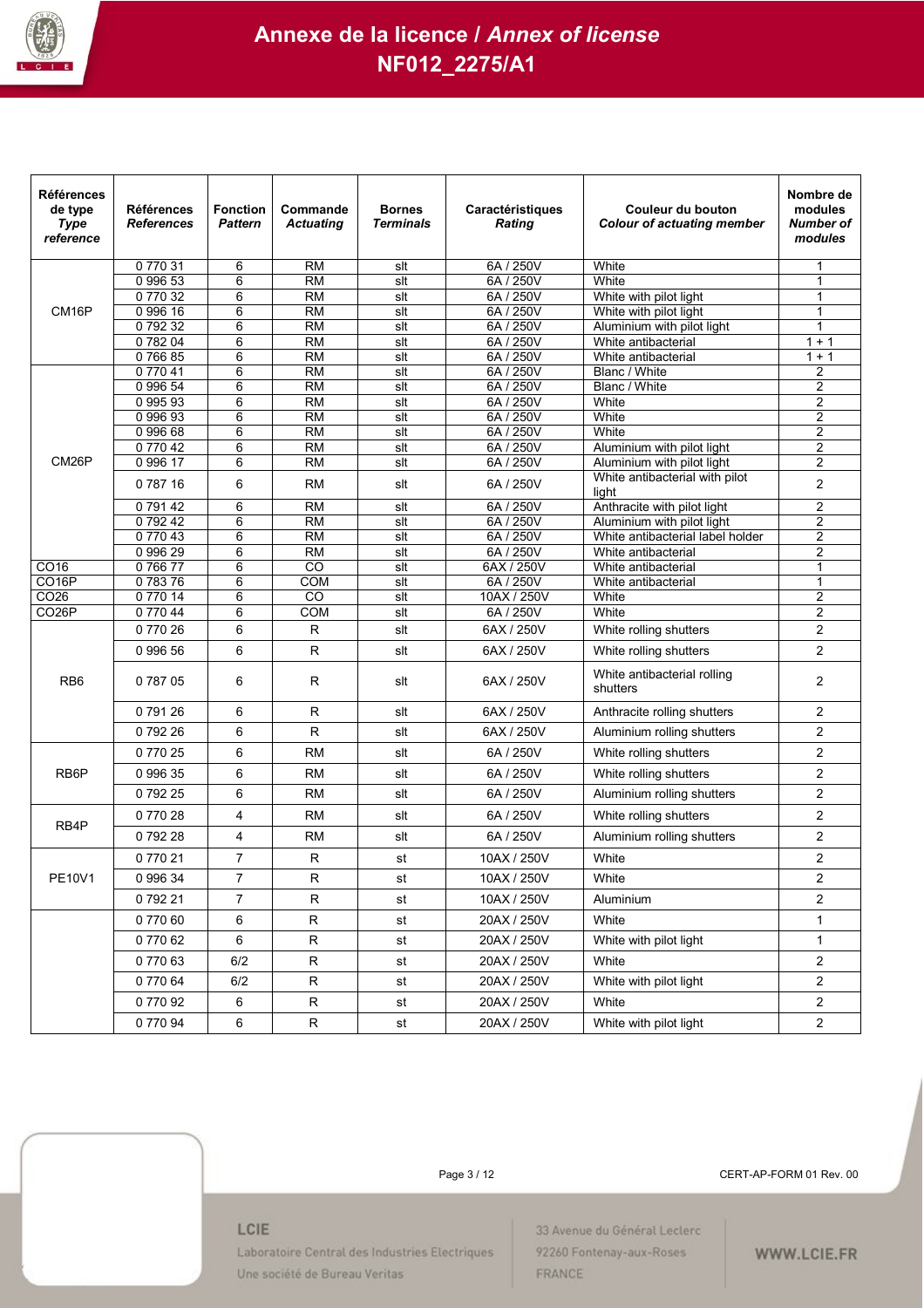

| <b>Références</b><br>de type<br><b>Type</b><br>reference | <b>Références</b><br><b>References</b> | <b>Fonction</b><br><b>Pattern</b> | Commande<br><b>Actuating</b> | <b>Bornes</b><br><b>Terminals</b> | Caractéristiques<br><b>Rating</b> | Couleur du bouton<br><b>Colour of actuating member</b> | Nombre de<br>modules<br>Number of<br>modules |
|----------------------------------------------------------|----------------------------------------|-----------------------------------|------------------------------|-----------------------------------|-----------------------------------|--------------------------------------------------------|----------------------------------------------|
| <b>CM11</b>                                              | 077000L                                | 1                                 | R                            | slt                               | 10AX / 250V                       | White with pilot light                                 | 1                                            |
| CM21                                                     | 0 770 10L                              | $\mathbf{1}$                      | R                            | slt                               | 10AX / 250V                       | White with pilot light                                 | $\overline{2}$                               |
|                                                          | 077001L                                | 6                                 | R                            | slt                               | 10AX / 250V                       | White with pilot light                                 | 1                                            |
|                                                          | 0 994 00                               | 6                                 | R                            | slt                               | 10AX / 250V                       | White with pilot light                                 | 1                                            |
|                                                          | 0 994 04<br>0 992 11                   | 6                                 | R<br>$\mathsf R$             | slt<br>slt                        | 10AX / 250V<br>10AX / 250V        | White with pilot light                                 | $\mathbf{1}$<br>$1 + 1$                      |
|                                                          |                                        | $6 + 6$                           |                              |                                   |                                   | White with pilot light                                 |                                              |
|                                                          | 0 992 01                               | $6 + 6$                           | R<br>R.                      | slt                               | 10AX / 250V                       | White with pilot light                                 | $1 + 1$                                      |
| CM16B                                                    | 0 994 02                               | 6                                 |                              | slt                               | 10AX / 250V                       | White with pilot light                                 | $\mathbf{1}$                                 |
|                                                          | 200 076                                | 6                                 | R                            | slt                               | 10AX / 250V                       | White with pilot light                                 | $\mathbf{1}$                                 |
|                                                          | 078710L                                | 6                                 | R                            | slt                               | 10AX / 250V                       | White antibacterial                                    | $\mathbf{1}$                                 |
|                                                          | 079101L                                | 6                                 | R                            | slt                               | 10AX / 250V                       | <b>Black mat</b>                                       | $\mathbf{1}$                                 |
|                                                          | 0 994 45                               | 6                                 | R                            | slt                               | 10AX / 250V                       | Black mat whit pilot light                             | $\mathbf{1}$                                 |
|                                                          | 079201L                                | 6                                 | R                            | slt                               | 10AX / 250V                       | Aluminium                                              | $\mathbf{1}$                                 |
|                                                          | 077011L                                | 6                                 | R                            | slt                               | 10AX / 250V                       | White                                                  | $\overline{2}$                               |
|                                                          | 077081L                                | 6                                 | R                            | slt                               | 10AX / 250V                       | White                                                  | $\overline{2}$                               |
|                                                          | 0 994 01                               | 6                                 | $\mathsf R$                  | slt                               | 10AX / 250V                       | White                                                  | $\overline{2}$                               |
|                                                          | 0 994 05                               | 6                                 | $\mathsf{R}$                 | slt                               | 10AX / 250V                       | White with pilot light                                 | $\overline{2}$                               |
|                                                          | 300 063                                | 6                                 | R                            | slt                               | 10AX / 250V                       | White                                                  | $\overline{2}$                               |
|                                                          | 300 066                                | 6                                 | R                            | slt                               | 10AX / 250V                       | White                                                  | $\overline{2}$                               |
|                                                          | 300 068                                | 6                                 | R                            | slt                               | 10AX / 250V                       | White                                                  | $\overline{2}$                               |
|                                                          | 0 992 10                               | 6                                 | R                            | slt                               | 10AX / 250V                       | White                                                  | $\overline{2}$                               |
|                                                          | 0 992 00                               | 6                                 | R                            | st                                | 10AX / 250V                       | White                                                  | $\overline{2}$                               |
|                                                          | 200 080                                | 6                                 | $\mathsf{R}$                 | st                                | 10AX / 250V                       | White                                                  | $\overline{2}$                               |
|                                                          | 200 082                                | 6                                 | R                            | st                                | 10AX / 250V                       | White                                                  | $\overline{2}$                               |
| CM <sub>26</sub> B                                       | 200 084                                | 6                                 | R                            | st                                | 10AX / 250V                       | White                                                  | 2                                            |
|                                                          | 300 065                                | 6                                 | R                            | st                                | 10AX / 250V                       | White                                                  | $\overline{2}$                               |
|                                                          | 300 069                                | 6                                 | R                            | st                                | 10AX / 250V                       | White                                                  | $\overline{2}$                               |
|                                                          | 0 994 03                               | 6                                 | $\mathsf{R}$                 | st                                | 10AX / 250V                       | White with pilot light                                 | $\overline{2}$                               |
|                                                          | 077098L                                | 6                                 | ${\sf R}$                    | st                                | 10AX / 250V                       | White                                                  | $\overline{2}$                               |
|                                                          | 078711L                                | 6                                 | R                            | st                                | 10AX / 250V                       | White antibacterial                                    | $\overline{2}$                               |
|                                                          | 079111L                                | 6                                 | R                            | st                                | 10AX / 250V                       | Black mat                                              | 2                                            |
|                                                          | 0 994 41                               | 6                                 | R                            | st                                | 10AX / 250V                       | <b>Black mat</b>                                       | $\overline{2}$                               |
|                                                          | 0 994 45                               | 6                                 | ${\sf R}$                    | st                                | 10AX / 250V                       | Black mat with pilot light                             | $\overline{2}$                               |
|                                                          | 0 994 46                               | 6                                 | R                            | st                                | 10AX / 250V                       | Black mat with pilot light                             | $\overline{2}$                               |
|                                                          | 079211L                                | 6                                 | R                            | slt                               | 10AX / 250V                       | Aluminium / aluminium                                  | $\overline{2}$                               |
|                                                          | 077027L                                | 6                                 | ${\sf R}$                    | slt                               | 10AX / 250V                       | White antibacterial CMV                                | $\overline{2}$                               |
|                                                          | 0 994 15                               | 6                                 | R                            | slt                               | 10AX / 250V                       | White antibacterial CMV                                | $\overline{2}$                               |

Page 4 / 12 CERT-AP-FORM 01 Rev. 00

#### LCIE

Laboratoire Central des Industries Electriques Une société de Bureau Veritas

33 Avenue du Général Leclerc 92260 Fontenay-aux-Roses FRANCE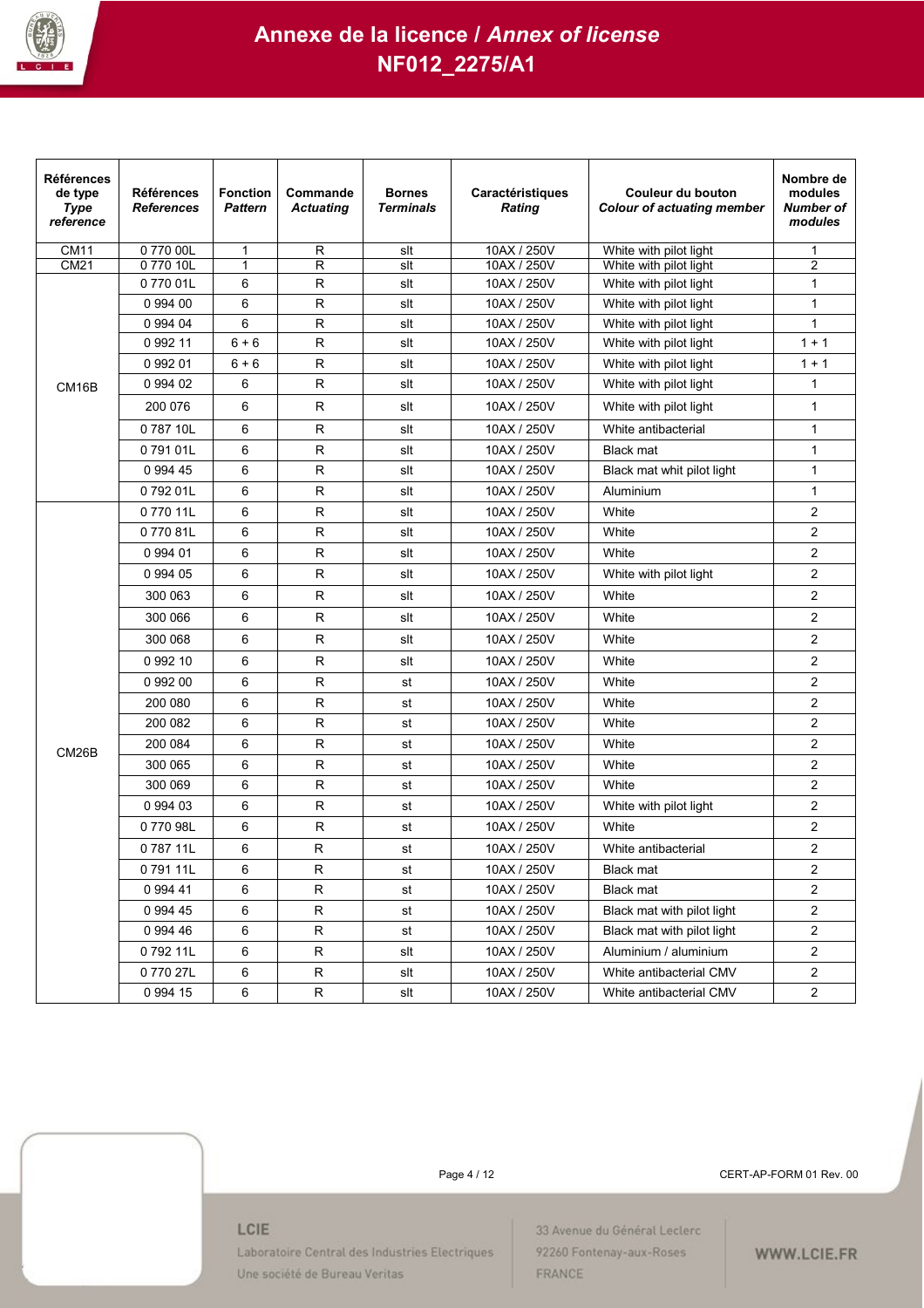

| <b>Références</b><br>de type<br><b>Type</b><br>reference | <b>Références</b><br><b>References</b> | <b>Fonction</b><br><b>Pattern</b> | Commande<br><b>Actuating</b> | <b>Bornes</b><br><b>Terminals</b> | Caractéristiques<br>Rating | Couleur du bouton<br><b>Colour of actuating member</b> | Nombre de<br>modules<br>Number of<br>modules |
|----------------------------------------------------------|----------------------------------------|-----------------------------------|------------------------------|-----------------------------------|----------------------------|--------------------------------------------------------|----------------------------------------------|
| CM11PB                                                   | 0 770 33L                              | $\mathbf{1}$                      | <b>RM</b>                    | slt                               | 6A / 250V                  | White with pilot light                                 | $\mathbf{1}$                                 |
|                                                          | 0 770 30L                              | 6                                 | <b>RM</b>                    | slt                               | 6A / 250V                  | White                                                  | $\mathbf{1}$                                 |
|                                                          | 0 994 10                               | 6                                 | <b>RM</b>                    | slt                               | 6A / 250V                  | White                                                  | $\mathbf{1}$                                 |
|                                                          | 0 9 9 4 1 3                            | 6                                 | <b>RM</b>                    | slt                               | 6A / 250V                  | White with pilot light                                 | $\mathbf{1}$                                 |
|                                                          | 0 787 14L                              | 6                                 | <b>RM</b>                    | slt                               | 6A / 250V                  | White antibacterial                                    | $\mathbf{1}$                                 |
| CM16P                                                    | 079130L                                | 6                                 | <b>RM</b>                    | slt                               | 6A / 250V                  | <b>Black mat</b>                                       | $\mathbf{1}$                                 |
|                                                          | 0 994 42                               | 6                                 | <b>RM</b>                    | slt                               | 6A / 250V                  | <b>Black mat</b>                                       | $\mathbf{1}$                                 |
|                                                          | 079230L                                | 6                                 | <b>RM</b>                    | slt                               | 6A / 250V                  | Aluminium                                              | $\mathbf{1}$                                 |
|                                                          | 078204L                                | 6                                 | <b>RM</b>                    | slt                               | 6A / 250V                  | White antibacterial                                    | $1 + 1$                                      |
|                                                          | 076685L                                | 6                                 | <b>RM</b>                    | slt                               | 6A / 250V                  | White antibacterial                                    | $1 + 1$                                      |
|                                                          | 0 770 40L                              | 6                                 | <b>RM</b>                    | slt                               | 6A / 250V                  | White                                                  | $\overline{2}$                               |
|                                                          | 0 992 02                               | 6                                 | <b>RM</b>                    | slt                               | 6A / 250V                  | White                                                  | $\overline{2}$                               |
|                                                          | 0 9 9 2 1 5                            | 6                                 | <b>RM</b>                    | slt                               | 6A / 250V                  | White                                                  | $\overline{2}$                               |
|                                                          | 0 9 9 4 11                             | 6                                 | <b>RM</b>                    | slt                               | 6A / 250V                  | White                                                  | $\overline{2}$                               |
|                                                          | 0 9 9 4 14                             | 6                                 | <b>RM</b>                    | slt                               | 6A / 250V                  | White with pilot light                                 | $\overline{2}$                               |
| CM <sub>26</sub> P                                       | 0 787 15L                              | 6                                 | <b>RM</b>                    | slt                               | 6A / 250V                  | White antibacterial                                    | $\overline{2}$                               |
|                                                          | 0 791 40L                              | 6                                 | <b>RM</b>                    | slt                               | 6A / 250V                  | <b>Black mat</b>                                       | $\overline{2}$                               |
|                                                          | 0 9 9 4 4 3                            | 6                                 | <b>RM</b>                    | slt                               | 6A / 250V                  | <b>Black mat</b>                                       | $\overline{2}$                               |
|                                                          | 0 994 47                               | 6                                 | <b>RM</b>                    | slt                               | 6A / 250V                  | Black mat with pilot light                             | $\overline{2}$                               |
|                                                          | 079240L                                | 6                                 | <b>RM</b>                    | slt                               | 6A / 250V                  | Aluminium                                              | $\overline{2}$                               |
|                                                          | 0 770 43L                              | 6                                 | <b>RM</b>                    | slt                               | 6A / 250V                  | White antibacterial label holder                       | $\overline{2}$                               |
|                                                          | 0 994 12                               | 6                                 | <b>RM</b>                    | slt                               | 6A / 250V                  | White antibacterial label holder                       | $\overline{2}$                               |
| CM16PB                                                   | 077034L                                | 6                                 | <b>RM</b>                    | slt                               | 6A / 250V                  | White with pilot light                                 | $\mathbf{1}$                                 |
| RB <sub>6</sub> P                                        | 079126L                                | 6                                 | R                            | slt                               | 6AX / 250V                 | Black mat rolling shutter                              | $\overline{2}$                               |
|                                                          | 077021L                                | $\overline{7}$                    | R                            | st                                | 10AX / 250V                | White                                                  | $\overline{2}$                               |
|                                                          | 0 994 09                               | $\overline{7}$                    | R                            | st                                | 10AX / 250V                | White                                                  | $\overline{2}$                               |
| <b>PE10V1</b>                                            | 079221L                                | $\overline{7}$                    | R                            | st                                | 10AX / 250V                | Aluminium                                              | $\overline{2}$                               |
|                                                          | 079321L                                | $\overline{7}$                    | ${\sf R}$                    | st                                | 10AX / 250V                | <b>Black mat</b>                                       | $\overline{c}$                               |
|                                                          | 0 770 60L                              | 6                                 | ${\sf R}$                    | st                                | 20AX / 250V                | White with pilot light                                 | $\mathbf{1}$                                 |
|                                                          | 0 770 63L                              | 6/2                               | R                            | st                                | 20AX / 250V                | White with pilot light                                 | $\overline{2}$                               |
|                                                          | 077092L                                | 6                                 | R                            | st                                | 20AX / 250V                | White with pilot light                                 | $\overline{2}$                               |

RM : momentary rocker / contact momentanné slt : screwless terminal

CO : Cord operated / commande à tirage controlled mechanical ventilation

COM : Cord operated momentary contact / commande à tirage contact momentanné

R : rocker / bascule slt : screwless terminal / sans vis

Page 5 / 12 CERT-AP-FORM 01 Rev. 00

#### LCIE

Laboratoire Central des Industries Electriques Une société de Bureau Veritas

33 Avenue du Général Leclerc 92260 Fontenay-aux-Roses FRANCE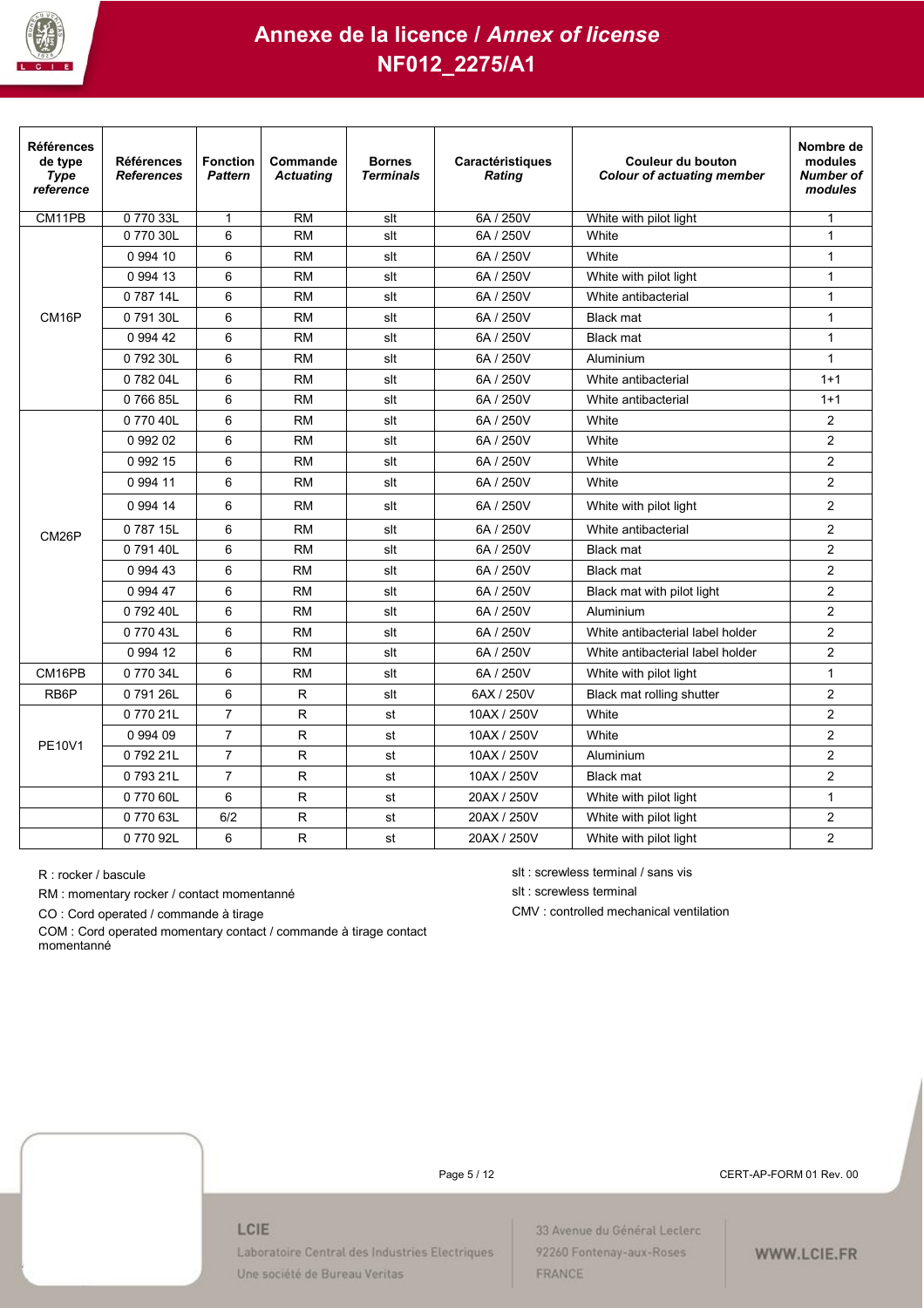

| Fonction/pattern number                       | Voir tableaux ci-dessus/ see above table                  |
|-----------------------------------------------|-----------------------------------------------------------|
| Ouverture des contacts/contacts opening (gap) | normal gap - mini gap (CO16 - CO26 - CO26P - CO16P)       |
| Degré de protection/degree of protection      | IP 20 - IP 44 with plate 0 788 80                         |
| Méthode de montage/method of mounting         | flush type - surface type with boxes for surface mounting |
| Mode d'installation/method of installation    | design A                                                  |
| Typede bornes/type of terminals               | screwless (rigid and flexible) - screw type see table     |
| Caractéristiques / rated current (A) or (AX)  | 10AX, 6AX, 6A, 20AX see table                             |

### **ACCESSORIES/***ACCESSORIES*

#### **Blank**

| <b>References</b> | <b>Number of modules</b> | <b>Colour</b>       |
|-------------------|--------------------------|---------------------|
| 077070            |                          | White               |
| 079270            |                          | Aluminium           |
| 0 787 20          |                          | White antibacterial |
| 0 770 71          | $\mathcal{P}$            | White               |
| 079181            | $\mathcal{P}$            | Anthracite          |
| 079280            | $\mathcal{P}$            | Aluminium           |
| 0 787 21          | $\mathcal{P}$            | White antibacterial |
| 4 129 52          | $\mathcal{P}$            | Grey                |
| 079181L           | $\mathcal{P}$            | <b>Black mat</b>    |

| <b>Pilot light</b> |                                                   |
|--------------------|---------------------------------------------------|
| <b>References</b>  | <b>Specificity</b>                                |
| 665091             | Monitor light 230 V for 20AX                      |
| 067664             | Indicator light 230V for 20AX                     |
| 067688             | Monitor light 230 V for pattern 1 or 6 (2 lights) |
| 067685             | Monitor light 230 V for pattern 6 (1 light)       |
| 067684             | Indicator light 230V for pattern 1                |
| 067686             | Indicator light 230V for pattern 6                |
| 067687             | Indicator light 12 / 24 / 48 V                    |
| 067688L            | Monitor light 230 V for pattern 1 or 6 (2 lights) |
| 067685L            | Monitor light 230 V for pattern 6 (1 light)       |
| 067689L            | Monitor light 12 / 24 / 48 V                      |
| 067686L            | Indicator light 230V for pattern 6                |
| 067687L            | Indicator light 12 / 24 / 48 V                    |
| 0 802 60L          | Indicator light 230V for 0 802 51                 |
| 0 802 62L          | Monitor light 230 V for 0 802 51                  |

Page 6 / 12 CERT-AP-FORM 01 Rev. 00

### LCIE

Laboratoire Central des Industries Electriques Une société de Bureau Veritas

33 Avenue du Général Leclerc 92260 Fontenay-aux-Roses FRANCE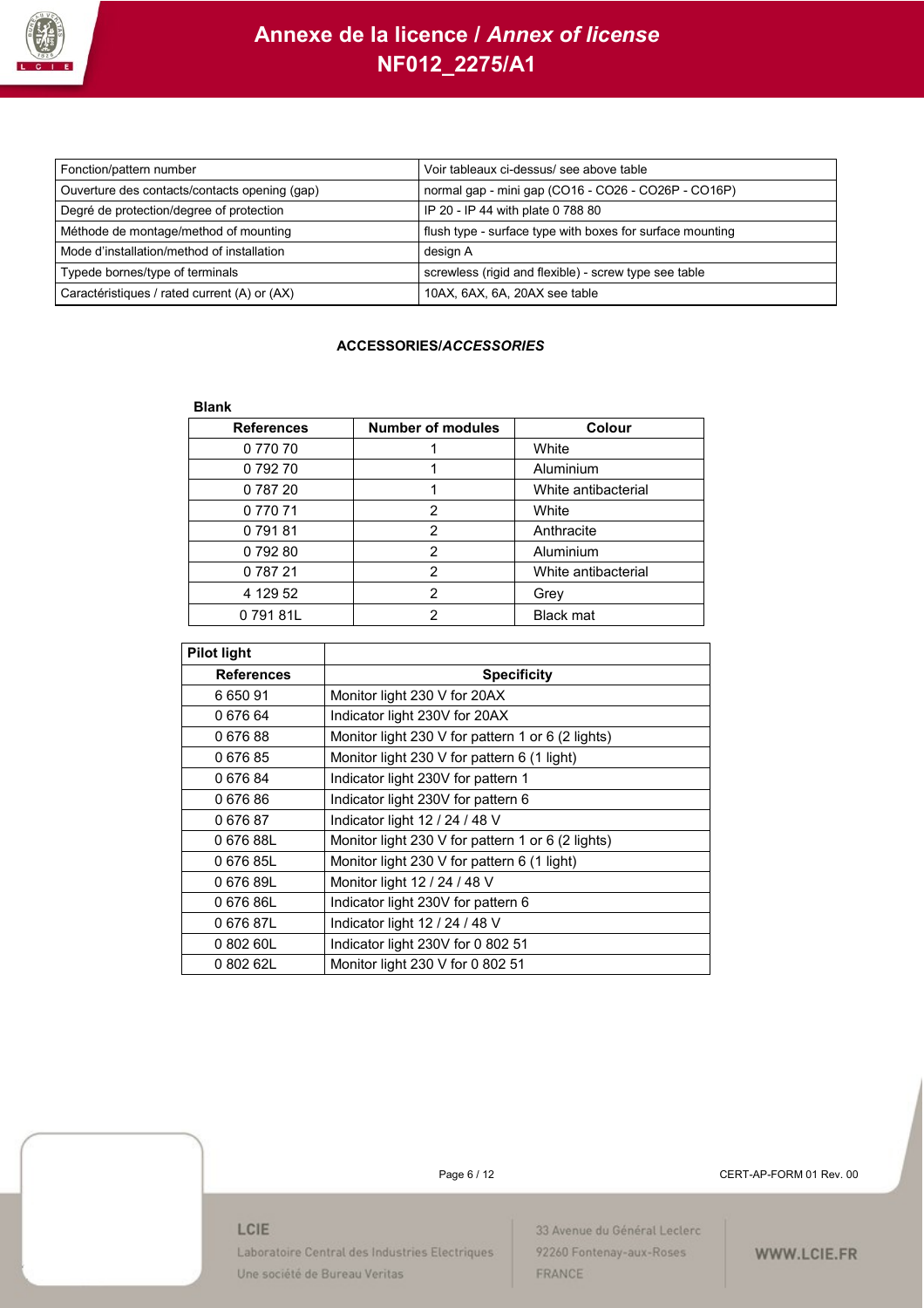

#### **Frames**

### **Between axes 71 with screw**

| <b>References</b> | Number of gang or modules | specificity                  |
|-------------------|---------------------------|------------------------------|
| 0 802 50          | 1 module                  |                              |
| 0 802 51          | 1 gang                    |                              |
| 080209            | 1 gang                    | sold by 100                  |
| 080260            | 1 gang                    | indicator lights under plate |
| 0 802 62          | 1 gang                    | monitor lights under plate   |
| 080259            | 3 modules                 |                              |
| 0 802 52          | 2 gangs                   |                              |
| 0 802 58          | 2 gangs horizontal        | indicator lights under plate |
| 0 802 57          | 2 gangs vertical          | indicator lights under plate |
| 0 802 53          | 3 gangs                   |                              |
| 0 802 54          | 4 gangs                   |                              |
| 0 802 64          | 2 x 2 gangs               |                              |
| 080266            | 2 x 3 gangs               |                              |
| 0 802 68          | 2 x 10 modules            |                              |

#### **Between axes 71 with claws**

| <b>References</b> | Number of gang or<br>modules |  |
|-------------------|------------------------------|--|
| 0 802 61          | 1 gang                       |  |
| 0 802 69          | 1 gang long claws            |  |

#### **Between axes Italy**

| <b>References</b> | Number of gang or modules |
|-------------------|---------------------------|
| 0 802 13          | 3 modules                 |
| 0 802 14          | 4 modules                 |
| 0 802 16          | 6 modules                 |
| 0 802 93          | 3 modules CHILI           |

#### **Blank**

| <b>References</b> | Number of gang or<br>modules |
|-------------------|------------------------------|
| 0 791 04          | 2 gangs                      |
| 0 791 06          | 3 gangs                      |
| 0 791 10          | 4 gangs                      |

#### **frames and boxes for thin walls**

| <b>Frame</b><br>reference | <b>Boxes</b><br>references | Number of gang or<br>modules | specificity |
|---------------------------|----------------------------|------------------------------|-------------|
| 0 802 90                  | 0 800 10                   | 1 module                     | White       |
| 0 802 92                  | 0 800 10                   | 2 x 1 module                 | White       |
| 0 802 91                  | 0 800 11                   | 2 modules                    | White       |
| 0 802 94                  | 0 800 10                   | 1 module                     | Aluminium   |
| 0 802 95                  | 0 800 11                   | 2 modules                    | Aluminium   |

#### **Modulars**

| muuului J         |                           |                      |  |  |  |
|-------------------|---------------------------|----------------------|--|--|--|
| <b>References</b> | Number of gang or modules | specificity          |  |  |  |
| 0 788 40          | 2 modules                 | cover for modular    |  |  |  |
| 0 801 29          | 2 modules                 | DIN rail for modular |  |  |  |
| 0 802 99          | 2 modules                 | modular support      |  |  |  |
| 4 129 50          | 2 modules                 | modular support      |  |  |  |



Page 7 / 12 CERT-AP-FORM 01 Rev. 00

#### LCIE

Laboratoire Central des Industries Electriques Une société de Bureau Veritas

33 Avenue du Général Leclerc 92260 Fontenay-aux-Roses FRANCE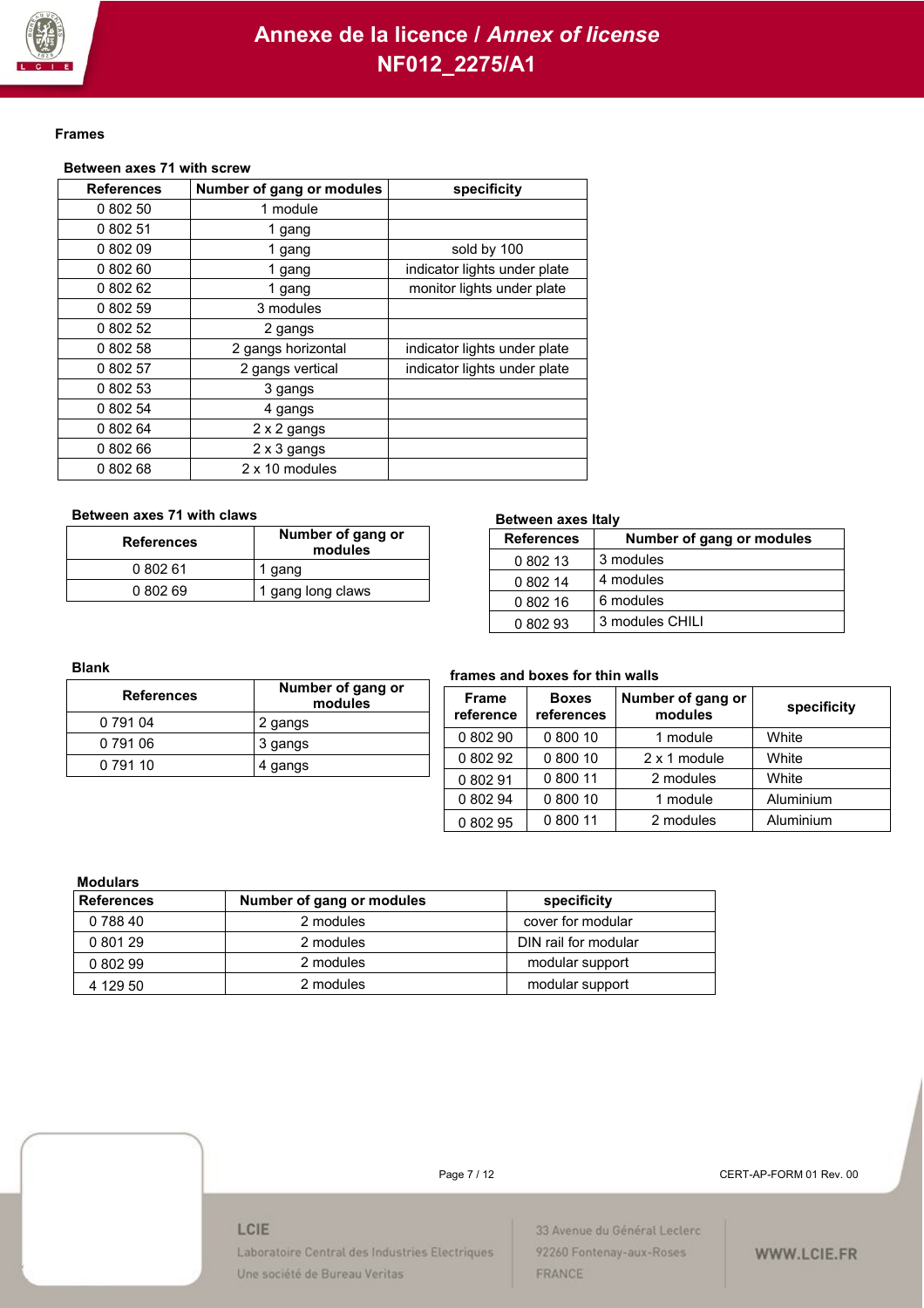

### **Boxes for surface mounting**

| <b>References</b> | Number of gang or modules | <b>Specificity</b> |
|-------------------|---------------------------|--------------------|
| 0 802 74          | 2 x 2 gangs               |                    |
| 0 802 76          | 2 x 3 gangs               |                    |
| 0 802 78          | 2 x 10 modules            |                    |

### **Flush-mounting workstation kits**

| references | Number of     | <b>Specificity</b> |
|------------|---------------|--------------------|
| 0 788 72   | 2 x 4 modules | White              |
| 0 788 73   | 3 x 4 modules | White              |
| 0 788 74   | 4 x 4 modules | White              |
| 0 790 72   | 2 x 4 modules | Aluminium          |
| 0 790 73   | 3 x 4 modules | Aluminium          |
| 0 790 74   | 4 x 4 modules | Aluminium          |
| 078872L    | 2 x 4 modules | White              |
| 078873L    | 3 x 4 modules | White              |
| 078874L    | 4 x 4 modules | White              |
| 0 790 72L  | 2 x 4 modules | Aluminium          |
| 0 790 73L  | 3 x 4 modules | Aluminium          |
| 0 790 74L  | 4 x 4 modules | Aluminium          |

#### **Surface-mounting workstation kits**

| <b>Export</b> | <b>France</b> | Number of     | <b>Specificity</b> |
|---------------|---------------|---------------|--------------------|
| 078882        | 078886        | 2 x 4 modules | White              |
| 078883        | 078887        | 3 x 4 modules | White              |
| 078884        | 078888        | 4 x 4 modules | White              |
| 0 790 82      |               | 2 x 4 modules | Aluminium          |
| 0 790 83      |               | 3 x 4 modules | Aluminium          |
| 0 790 84      |               | 4 x 4 modules | Aluminium          |
| 078882L       | 078886L       | 2 x 4 modules | White              |
| 078883L       | 078887L       | 3 x 4 modules | White              |
| 0 788 84L     | 078888L       | 4 x 4 modules | White              |
| 078882L       |               | 2 x 4 modules | Aluminium          |
| 078883L       |               | 3 x 4 modules | Aluminium          |
| 078884L       |               | 4 x 4 modules | Aluminium          |

Page 8 / 12 CERT-AP-FORM 01 Rev. 00

#### LCIE

Laboratoire Central des Industries Electriques Une société de Bureau Veritas

33 Avenue du Général Leclerc 92260 Fontenay-aux-Roses FRANCE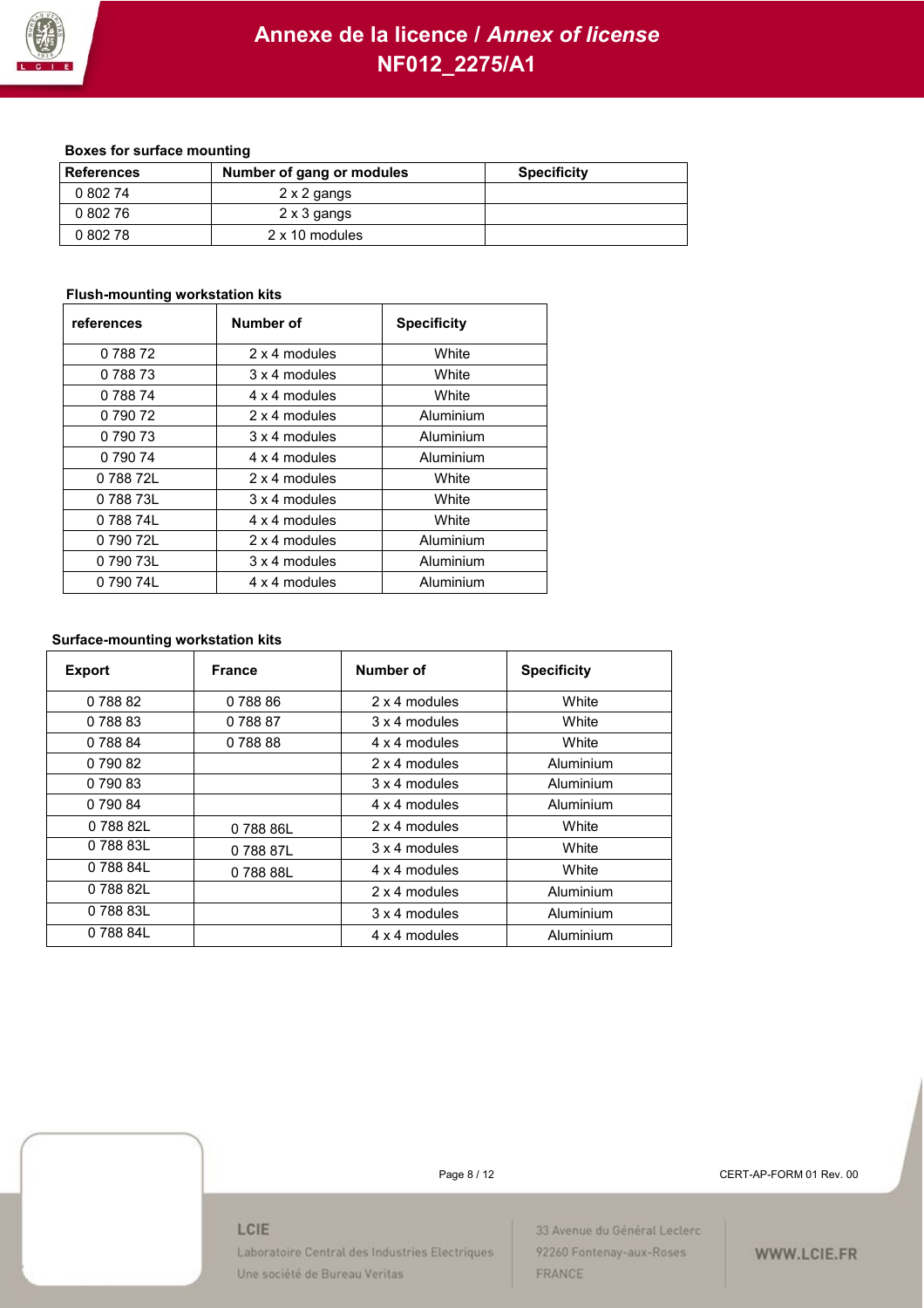

### **Cover plate**

Between axes 71

| <b>References</b> | Number of gangs or modules | Color               | <b>Specificity</b> | Frame               |
|-------------------|----------------------------|---------------------|--------------------|---------------------|
| 078801            | 1 module                   | White               |                    |                     |
| 079301            |                            | Aluminium           |                    | 0 802 50            |
| 078811            |                            | White               |                    |                     |
| 079311            | 1 gang 1 module            | Aluminium           |                    |                     |
| 078802            |                            | White               |                    | 0 802 51, 0 802 60, |
| 078899            |                            | White               | Sold by 100        | 080261,             |
| 078722            | 1 gang 2 modules           | White antibacterial |                    | 0 802 62, 0 802 69  |
| 079302            |                            | Aluminium           |                    |                     |
| 079042            |                            | Anthracite          |                    |                     |
| 078803            |                            | White               |                    |                     |
| 079303            | 3 modules                  | Aluminium           |                    | 0 802 59            |
| 078804            |                            | White               |                    |                     |
| 078725            |                            | White antibacterial |                    |                     |
| 079304            | 2 x 2 modules              | Aluminium           | horizontal         | 0 802 52, 0 802 58  |
| 0 790 44          |                            | Anthracite          |                    |                     |
| 078822            |                            | White               |                    |                     |
| 078723            | 2 x 2 modules              | White antibacterial | vertical           | 0 802 52, 0 802 57  |
| 079322            |                            | Aluminium           |                    |                     |
| 079062            |                            | Anthracite          |                    |                     |
| 078814            |                            | White               |                    |                     |
| 0 787 24          |                            | White antibacterial |                    |                     |
| 0 793 14          | 4 modules                  | Aluminium           | horizontal         | 0 802 52, 0 802 58  |
| 0 790 54          |                            | Anthracite          |                    |                     |
| 078825            |                            | White               |                    |                     |
| 079325            | 5 modules                  | Aluminium           | vertical           | 0 802 52, 0 802 57  |
| 078815            | 5 modules                  | White               | horizontal         |                     |
| 079315            |                            | Aluminium           |                    | 0 802 52, 0 802 58  |
| 078806            |                            | White               |                    |                     |
| 079306            | 3 x 2 modules              | Aluminium           | horizontal         | 0 802 53            |
| 0 790 46          |                            | Anthracite          |                    |                     |
| 078823            | 3 x 2 modules              | White               |                    |                     |
| 079323            |                            | Aluminium           | vertical           | 0 802 53            |
| 078816            |                            | White               |                    |                     |
| 078726            |                            | White antibacterial |                    |                     |
| 079316            | 6 modules                  | Aluminium           |                    | 0 802 53            |
| 0 790 56          |                            | Anthracite          |                    |                     |
| 078818            |                            | White               |                    |                     |
| 079318            | 8 modules                  | Aluminium           |                    | 0 802 53            |
| 079058            |                            | Anthracite          |                    |                     |

Page 9 / 12 CERT-AP-FORM 01 Rev. 00

#### LCIE

Laboratoire Central des Industries Electriques Une société de Bureau Veritas

33 Avenue du Général Leclerc 92260 Fontenay-aux-Roses FRANCE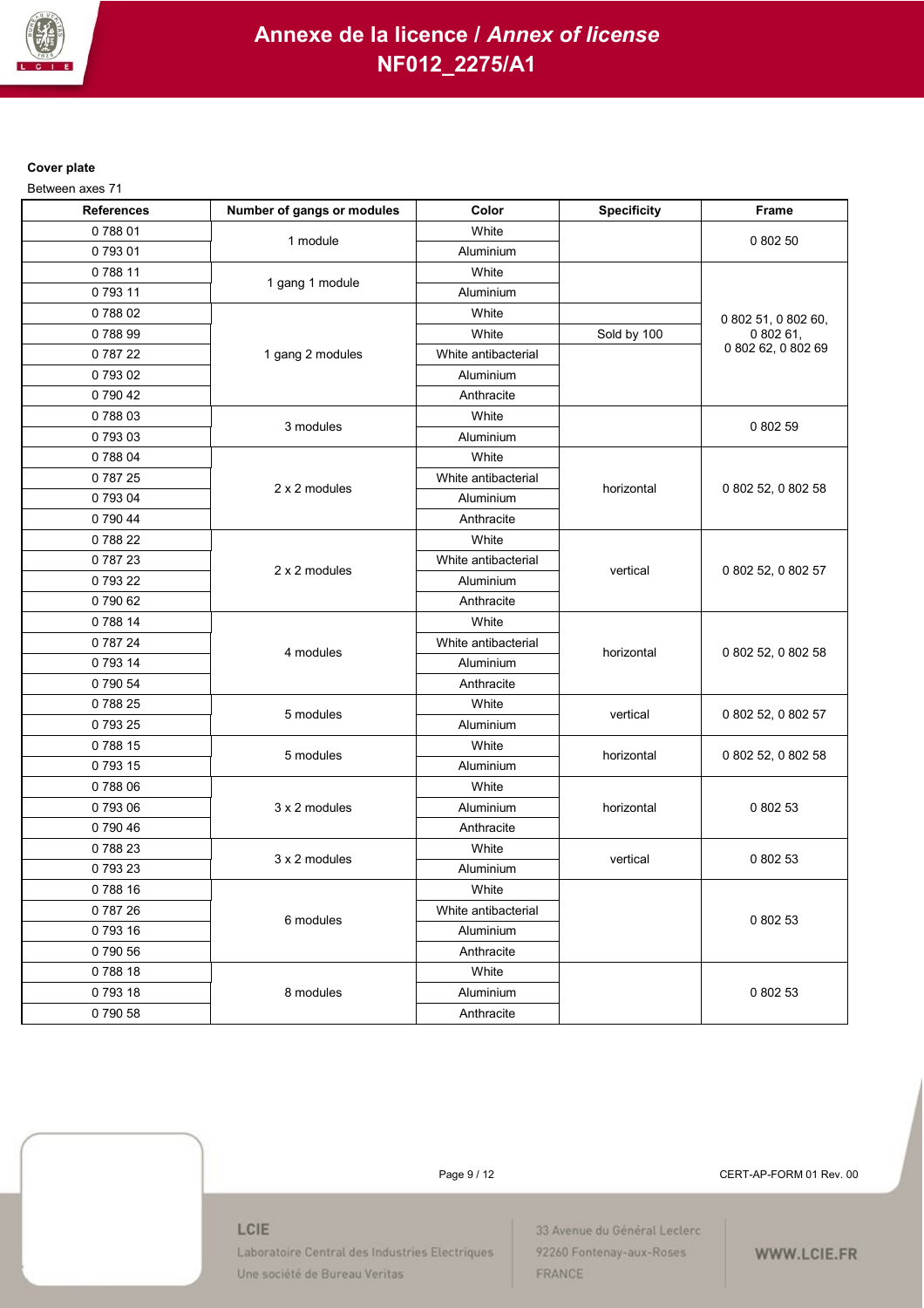

| <b>References</b> | Number of gangs or modules    | Color               | <b>Specificity</b> | Frame               |
|-------------------|-------------------------------|---------------------|--------------------|---------------------|
| 078838            | 2 x 2 x 2 modules             | White               |                    |                     |
| 079338            |                               | Aluminium           |                    | 0 802 64            |
| 078830            | 2 x 5 modules                 | White               |                    | 0 802 64            |
| 079330            |                               | Aluminium           |                    |                     |
| 078832            |                               | White               |                    | 0 802 66            |
| 0 793 32          | $2 \times 3 \times 2$ modules | Aluminium           |                    |                     |
| 078836            |                               | White               |                    |                     |
| 079336            | 2 x 6 modules                 | Aluminium           |                    | 0 802 66            |
| 079076            |                               | Anthracite          |                    |                     |
| 078837            |                               | White               |                    |                     |
| 079337            | 2 x 8 modules                 | Aluminium           |                    | 0 802 66            |
| 079077            |                               | Anthracite          |                    |                     |
| 078808            |                               | White               |                    |                     |
| 079308            | 4 x 2 modules                 | Aluminium           | horizontal         | 0 802 54            |
| 078810            |                               | White               |                    |                     |
| 079310            | 10 modules                    | Aluminium           |                    | 0 802 54            |
| 078828            |                               | White               |                    |                     |
| 079328            | 2 x 10 modules                | Aluminium           |                    | 0 802 68            |
| 078801L           |                               | White               |                    |                     |
| 079301L           | 1 module                      | Aluminium           |                    | 0 802 50            |
| 078811L           |                               | White               |                    |                     |
| 079311L           | 1 gang 1 module               | Aluminium           |                    |                     |
| 078802L           |                               | White               |                    |                     |
| 2778 02L          |                               | White               |                    | 0 802 51, 0 802 61, |
| 078899L           |                               | White               | Sold by 100        | 0 802 69            |
| 078722L           | 1 gang 2 modules              | White antibacterial |                    |                     |
| 079302L           |                               | Aluminium           |                    |                     |
| 079042L           |                               | <b>Black mat</b>    |                    |                     |
| 078803L           |                               | White               |                    |                     |
| 079303L           | 3 modules                     | Aluminium           |                    | 0 802 59            |
| 078804L           |                               | White               |                    |                     |
| 277804L           |                               | White               |                    |                     |
| 078725L           | 2 x 2 modules                 | White antibacterial | horizontal         | 0 802 52, 0 802 58  |
| 0 793 04L         |                               | Aluminium           |                    |                     |
| 0 790 44L         |                               | <b>Black mat</b>    |                    |                     |
| 078822L           |                               | White               |                    |                     |
| 2778 22L          |                               | White               |                    |                     |
| 078723L           | 2 x 2 modules                 | White antibacterial | vertical           | 0 802 52, 0 802 57  |
| 079322L           |                               | Aluminium           |                    |                     |
| 079062L           |                               | Black mat           |                    |                     |
| 078814L           |                               | White               |                    |                     |
| 2 778 14L         |                               | White               |                    |                     |
| 078724L           | 4 modules                     | White antibacterial | horizontal         | 0 802 52, 0 802 58  |
| 079314L           |                               | Aluminium           |                    |                     |
| 079054L           |                               | <b>Black mat</b>    |                    |                     |
|                   |                               |                     |                    |                     |



Page 10 / 12 CERT-AP-FORM 01 Rev. 00

#### LCIE

Laboratoire Central des Industries Electriques Une société de Bureau Veritas

33 Avenue du Général Leclerc 92260 Fontenay-aux-Roses FRANCE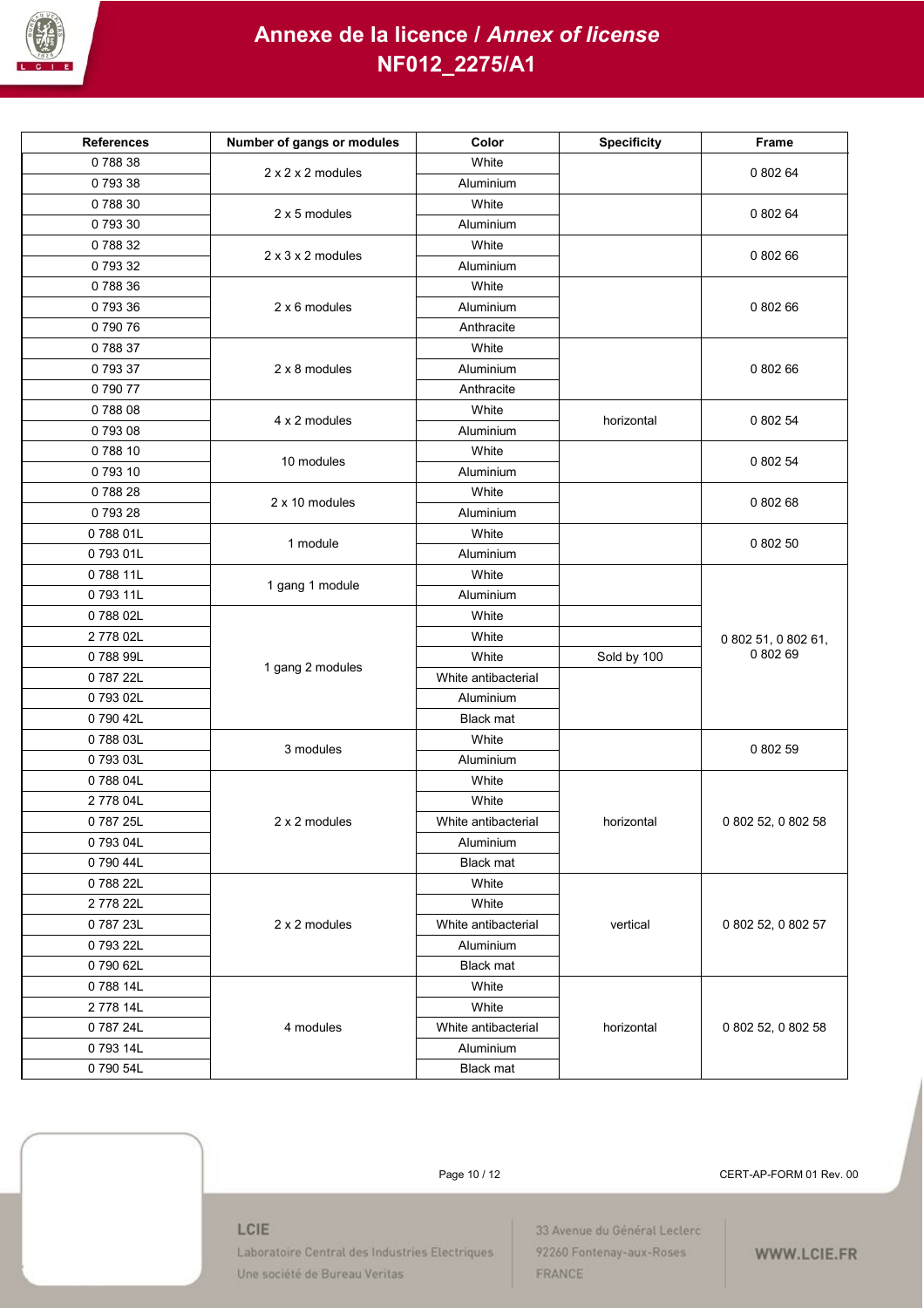

| <b>References</b> | Number of gangs or modules    | Color               | <b>Specificity</b> | Frame              |
|-------------------|-------------------------------|---------------------|--------------------|--------------------|
| 078825L           | 5 modules                     | White               | vertical           |                    |
| 079325L           |                               | Aluminium           |                    | 0 802 52, 0 802 57 |
| 078815L           | 5 modules                     | White               | horizontal         |                    |
| 079315L           |                               | Aluminium           |                    | 0 802 52, 0 802 58 |
| 078806L           |                               | White               |                    |                    |
| 2778 06L          | 3 x 2 modules                 | White               | horizontal         | 0 802 53           |
| 079306L           |                               | Aluminium           |                    |                    |
| 079046L           |                               | <b>Black mat</b>    |                    |                    |
| 078823L           | 3 x 2 modules                 | White               | vertical           | 0 802 53           |
| 079323L           |                               | Aluminium           |                    |                    |
| 078816L           |                               | White               |                    |                    |
| 2778 16L          |                               | White               |                    |                    |
| 078726L           | 6 modules                     | White antibacterial |                    | 0 802 53           |
| 079316L           |                               | Aluminium           |                    |                    |
| 079056L           |                               | <b>Black mat</b>    |                    |                    |
| 078818L           |                               | White               |                    |                    |
| 079318L           | 8 modules                     | Aluminium           |                    | 0 802 53           |
| 079058L           |                               | <b>Black mat</b>    |                    |                    |
| 078838L           | $2 \times 2 \times 2$ modules | White               |                    | 0 802 64           |
| 079338L           |                               | Aluminium           |                    |                    |
| 078830L           | 2 x 5 modules                 | White               |                    | 0 802 64           |
| 0 793 30L         |                               | Aluminium           |                    |                    |
| 078832L           | $2 \times 3 \times 2$ modules | White               |                    | 0 802 66           |
| 079332L           |                               | Aluminium           |                    |                    |
| 078836L           |                               | White               |                    |                    |
| 079336L           | 2 x 6 modules                 | Aluminium           |                    | 0 802 66           |
| 079076L           |                               | <b>Black mat</b>    |                    |                    |
| 078837L           |                               | White               |                    |                    |
| 079337L           | 2 x 8 modules                 | Aluminium           |                    | 0 802 66           |
| 079077L           |                               | <b>Black mat</b>    |                    |                    |
| 078808L           | 4 x 2 modules                 | White               | horizontal         | 0 802 54           |
| 079308L           |                               | Aluminium           |                    |                    |
| 078810L           | 10 modules                    | White               |                    | 0 802 54           |
| 079310L           |                               | Aluminium           |                    |                    |
| 078828L           | 2 x 10 modules                | White               |                    | 0 802 68           |
| 079328L           |                               | Aluminium           |                    |                    |

Page 11 / 12 CERT-AP-FORM 01 Rev. 00

#### LCIE

Laboratoire Central des Industries Electriques Une société de Bureau Veritas

33 Avenue du Général Leclerc 92260 Fontenay-aux-Roses FRANCE